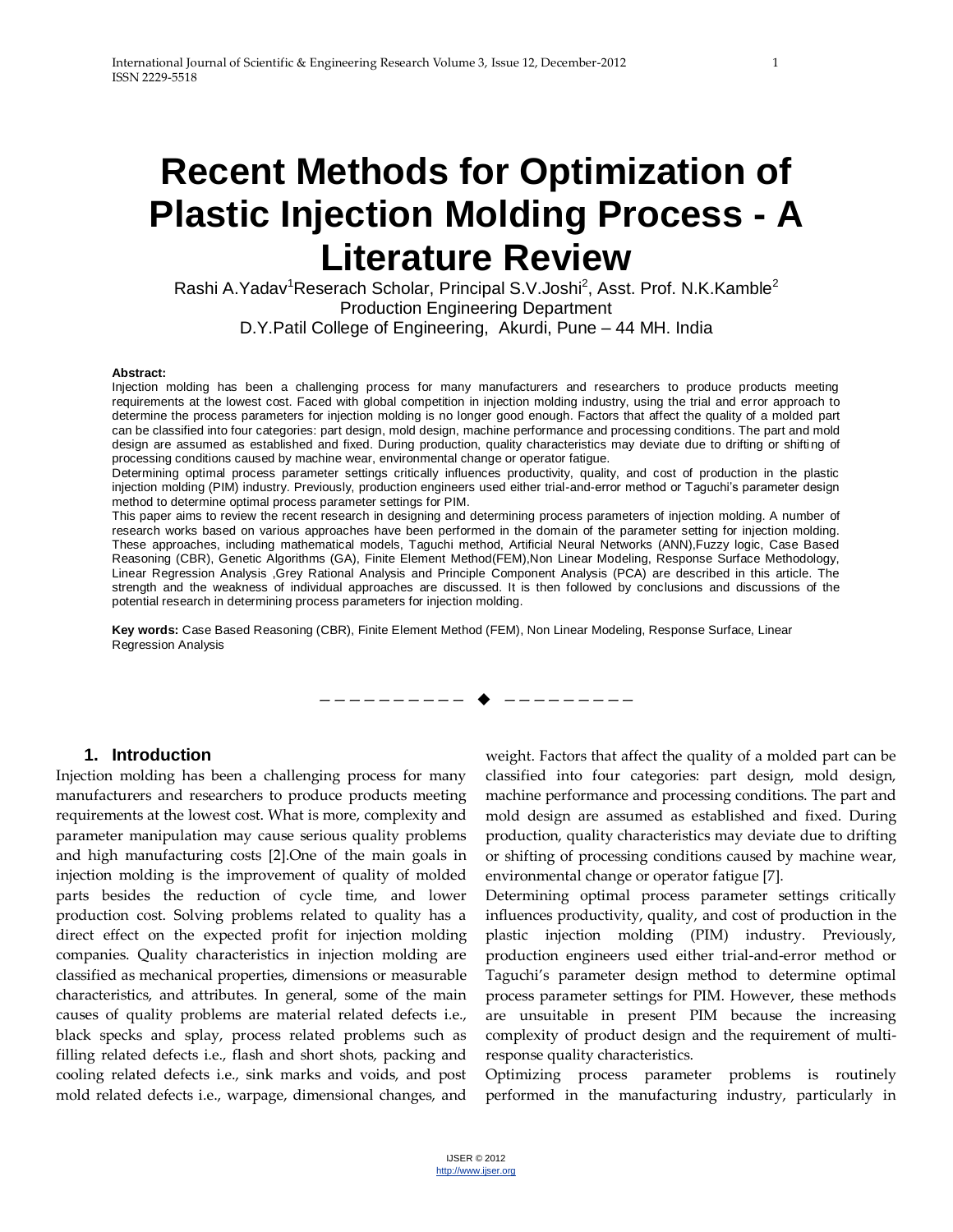setting final optimal process parameters. Final optimal process parameter setting is recognized as one of the most important steps in injection molding for improving the quality of molded products. Previously, engineers used trial-and-error processes which depend on the engineers' experience and intuition to determine initial process parameter settings. However, the trial-and-error process is costly and time consuming, thus it is not suitable for complex manufacturing processes. Faced with global competition in injection molding industry, using the trial-and-error approach to determine the process parameters for injection molding is no longer good enough.

The aim of this article is to review the research of the determination of process parameters and mold design for plastic injection molding. Research based on various approaches, including Taguchi technique, Artificial Neural Networks (ANN), Fuzzy logic, Case Based Reasoning (CBR), Genetic Algorithms (GA), Finite Element Method (FEM), Non Linear Modeling, Response Surface Methodology, Linear Regression Analysis ,Grey Rational Analysis and Principle Component Analysis are discussed.

#### **Cause and Effect Diagram for Injection Molding**

The main causes of defect in injection molding can be because of mold design, process parameters, machine, operator or material .The details are shown in fish bone diagram.

Fig. 1 Cause-and-effect diagram shown in fishbone schematics. There are many factors that influence the quality of molding. Recent methods which have been used successfully for mold design and process parameter design of injection molding process are discussed below with a retrospective.



Fig No: 1 Fishbone Diagram

Taguchi's philosophy is an efficient tool for the design of high quality manufacturing system. Dr. Genichi Taguchi, a Japanese quality management consultant, has developed a

method based on orthogonal array experiments, which provides much-reduced variance for the experiment with optimum setting of process control parameters. Thus the integration of design of experiments (DOE) with parametric optimization of process to obtain desired results is achieved in the Taguchi method. Many experiments must be performed when the number of control factors is high. Taguchi methods [5] use a special design of orthogonal arrays to study the entire factor space with only a small number of experiments*.* [2] The Taguchi method attempts to optimize a process or product design and is based upon three stages, as follows:

- 1. Concept Design
- 2. Parameter Design
- 3. Tolerance Design

The concept design is considered to be the first phase of the design strategy. This phase gathers the technical knowledge and experiences to help the designer to select the most suitable product. In parameter design, the best setting of the control factors is determined. This is the important step, as it does no t affect the unit manufacturing cost of the product. The third step is performed only after completion of the parameter design step and is exercised when further improvements are required for the optimized design. This phase focuses on the trade-off between quality and cost. However, designers in this stage consider only tightening tolerances, upgrading material standards and components, if any, having a significant impact on quality through parameter design experiments. The Taguchi method uses the signal-to-noise (S*/*N) ratio instead of the average to convert the trial result data into a value for the characteristic in the optimum setting analysis. The S*/*N ratio reflects both the average and the variation of the quality characteristic*.* [2] The standard S/N ratios generally used are as follows: Nominal is best (NB), lower the better (LB) and higher the better (HB). The optimal setting is the parameter combination, which has the highest S/N ratio. [2] **Larger – the – better** For larger the better type characteristic S/N ratio is calculated as

S/N ratio *(η)* = -10 log10 (1/nΣ1/yi

Where i=1 to n

Where  $n =$  number of replications.

This is applied for problems where maximization of the quality characteristic of interest is sought. This is referred to as the larger-the-better type problem.

#### **Smaller – the – better**

For smaller the better type characteristic S/N ratio is calculated as

S/N ratio (η) =−10 log10 (1/nΣyi2)

Where i=1to n

This is termed a smaller-the-better type problem where minimization of the characteristic is intended.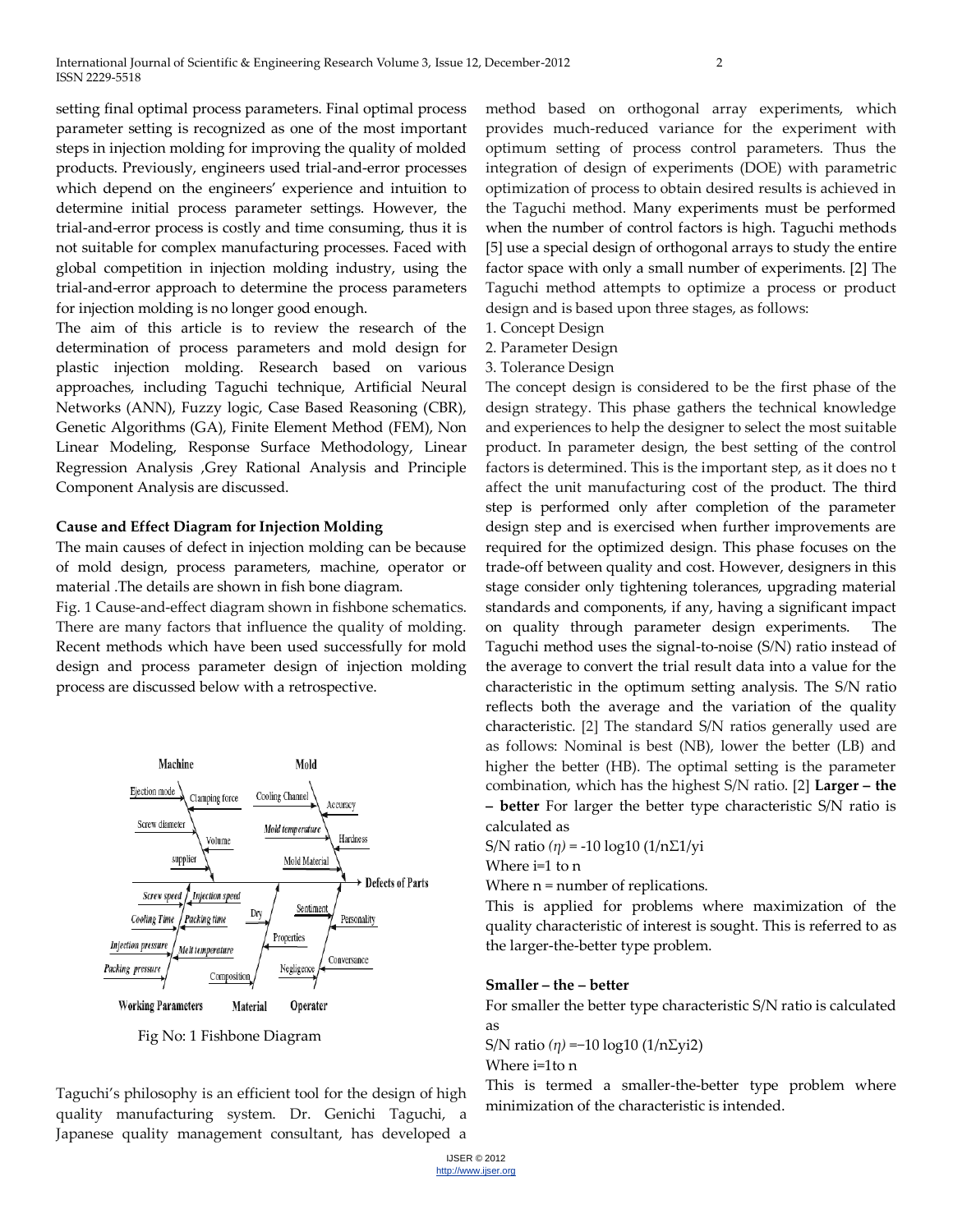#### **Nominal – the – best**

For nominal the best type characteristic S/N ratio is calculated as

S/N ratio (η) = -10 log10( $\mu$ 2/σ2)

where  $\mu$  = mean

*σ* = standard deviation

This is called a nominal-the-best type of problem where one tries to minimize the mean squared error around a specific target value. Adjusting the mean to the target by any method renders the problem to a constrained optimization problem. Another major tool used in Taguchi design is orthogonal array An orthogonal array may contain both an inner array (control array) and an outer array. The inner array represents control factors involving a number of variables under the control of the experimenter. Each experimental run of the inner array is replicated according to the outer array, which is another design array based upon a certain number of noise variables for which the experimenter either cannot control directly or chooses not to control.

## **Application**

Chung-Feng et al. (2006) examined multiple quality optimization of the injection molding for Polyether Ether Ketone (PEEK). This study looked into the dimensional deviation and strength of screws produced by the injection molding. This study applied the Taguchi method to cut down on the number of experiments and combined grey relational analysis to determine the optimal processing parameters for multiple quality characteristics. The quality characteristics of this experiment were the screws outer diameter, tensile strength and twisting strength. First the

processing parameters that may affect the injection molding were determined with the L18 (21× 37) orthogonal, including mold temperature, pre-plasticity amount, injection pressure, injection speed, screw speed, packing pressure, packing time and cooling time. Then, the grey relational analysis, whose response table and response graph indicated the optimum processing parameters for multiple quality characteristics, was applied.

This study focused on the PEEK injection molding process using the Taguchi method and to make the experimental plan with the least number of experiments. However, the Taguchi method was used for obtaining the optimum processing combination for a single quality characteristic only, and did not give any consideration to the relationship between multiple quality characteristics and processing parameters. Therefore, the grey relational analysis was

applied to improve the drawbacks of the Taguchi method and to achieve the purpose of optimization for multiple quality characteristics. As a result of the optimization of multiple quality characteristics, the dimensional deviation of the screw's outer diameter was successfully minimized, and the

tensile strength and twisting strength were maximized in the meantime. In addition, a quality prediction system of the PEEK injection molding was also

established. Through the learning network, the RMSE can converge to 0.00002. The predicted values and the target values of this prediction system were all within 1.5748 %, which also shows its accuracy. It also means that the control factors and their levels as well as the learning parameters of the neural network were well planned and effectively chosen.

This also reveals the reproducibility and reliability of the experiment results. The efficiency of this optimization model had been successfully proven by experiments and can be compliant with the research purpose of taking active actions for waste prevention [4]. Dong Sung Kim et all (2008) had experimentally characterized the transcription properties of a cross microchannel

by the injection molding process. The mold insert of the cross microchannel in the present injection molding experiments was fabricated by UV-photolithography and the subsequent nickel electroforming processes. The parametric study of the injection molding process was carried out by varying important processing parameters of mold temperature, injection speed, packing pressure and melt temperature based on the Taguchi method to reduce the number of experiments. A transcription measure, relative error for width and height of the microchannel, was newly suggested to quantitatively characterize the transcription properties. The optimal and worst processing conditions were found in this study from the investigations of the injection molded products via a scanning electron microscope and a noncontact 3D confocal microscope. From the sensitivity analysis, it was identified that the mold temperature is the most sensitive processing parameter. It was also found that the important processing parameter becomes mold temperature, injection speed, packing pressure and melt temperature in the order of sensitivity [3]. Ziegmann et al. (2009) designed and fabricated a special mold In order to observe the developing duration of micro

scale weld line during injection molding ,the visualization unit was integrated in the tool. Considering the limitation of fast freezing of polymer melt during micro injection molding, a variotherm system (fast heating/cooling system) was also arranged in this micro weld line specimen producing tool. The experiments were carried out on a horizontal injection molding machine.

This study determined, for PP material, the relation between weld line strength and processing parameters in micro injection molding based on a variothermal mold with visual structure . The optimal processing parameters and the significance order of processing parameters influencing weld line were obtained by Taguchi Analysis. Then through Chebyshev orthogonal polynomial, the four variants prediction formulation was set up for the micro injection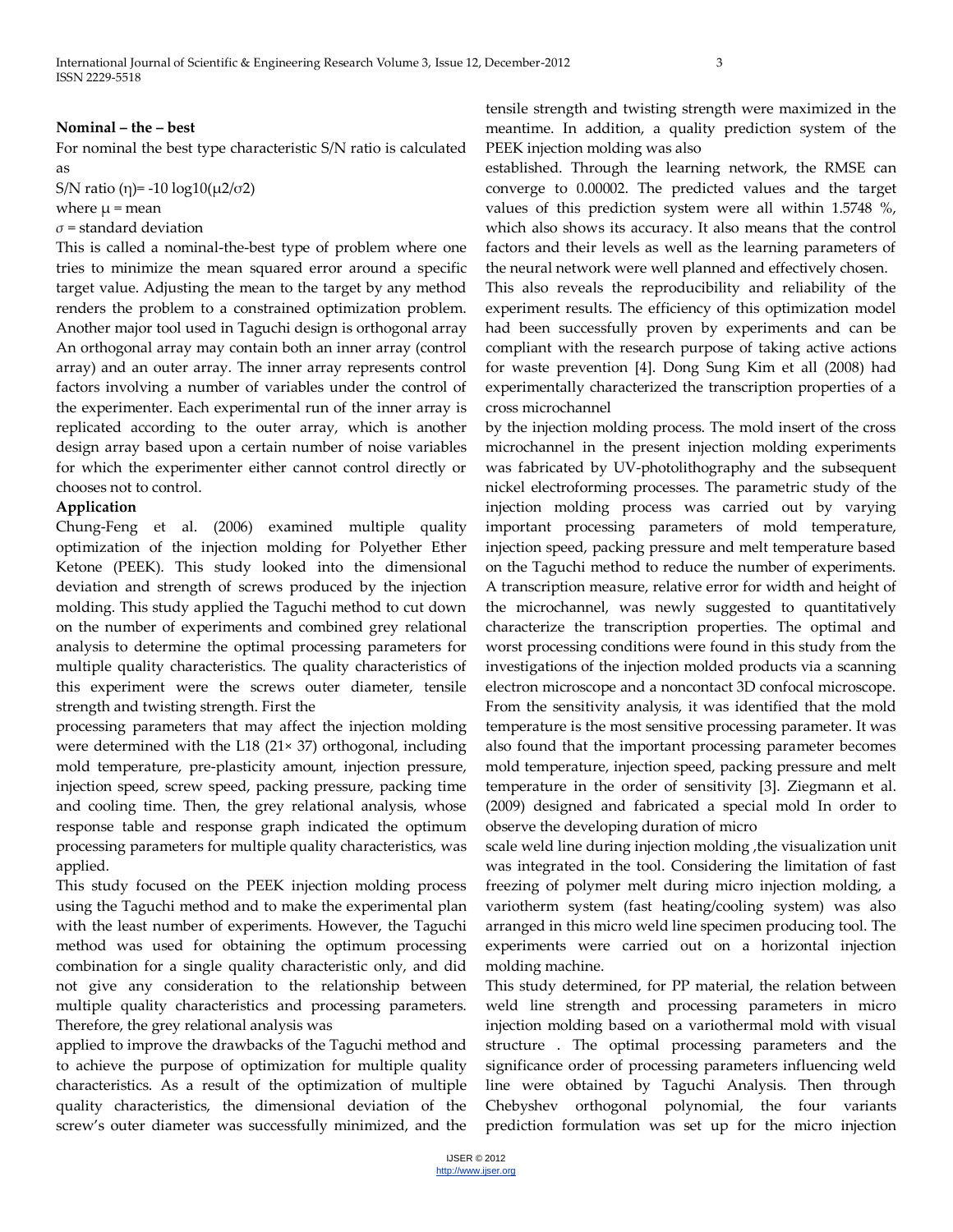molding weld line. By confirmation experiments it was proved that prediction errors in the model were lower than

21%. Additionally, effects of the V notch profile on weld line strength were also studied. The results showed that V notch size in the specimens' middle part is larger and deeper than in the edge and the surface height in the middle surface is lower than in edge. The smaller V notch area also leads to a stronger micro weld line similar to macro scale case [9]

# **2. Artificial Neural Networks (ANN)**

Artificial neural networks (ANNs) are defined as mathematical models which represent the biological process of a human brain. There are three main components in the ANNs; neurons or processing elements (PE), interconnections, and learning rules [11]. A neuron is a component that processes data. It receives and processes input signals and continually passes its output to the next level neurons. A single neuron may have more than one input but only one output. The output of a neuron depends on the input signals, weights of connections, threshold value and activation functions. The interconnection is a part of the network which propagates signals in a single direction from one neuron to the others or even to itself. The learning rules govern the change of the weight matrix in the network. Learning can be categorized into supervised and unsupervised learning. Supervised learning uses the data set that contains input vectors and corresponding output vectors to train the network while unsupervised learning relies on the local information and internal control within the network [11]. Artificial neural networks can be of many types like Back propogation neural network, radial basis neural net work, single layer and multiple layer networks.

Neural networks have been shown to be an effective technique for modeling complex nonlinear processes. Since the operations of neural networks are in a parallel manner, their processing is fast. Neural networks do not require any a priori assumptions of the function.

# **Applications**

The specimens were prepared under different injection molding conditions by varying melting temperatures, injection speeds and injection pressures of three computer-controlled progressive strokes. Minimizing the contour distortions was the objective of this study. Sixteen experimental runs based on a Taguchi orthogonal array table were utilized to train the RBN and the SQP method was applied to search for an optimal solution. In this study, the proposed algorithm yielded a better performance than the design of experiments (DOE) approach. In addition, the analysis of variance (ANOVA) was conducted to identify the significant factors for the contour distortions of the specimens. A hybrid method combining a trained RBN and a SQP method to identify an

optimal setting of the injection molding process of PP composite components was developed.

This study provided an algorithm that integrates a black-box modeling approach (i.e., a RBN predictive model) and a SQP method to solve a multi-output constrained optimization problem. This algorithm offered an effective and systematic way to identify an optimal setting of the injection molding process.

Hence, the efficiency of designing the optimal parameters is greatly improved. Moreover, the computational loading was trivial. The total time for training the RBN and finding an optimal solution was less than 5 minutes with a Pentium 4-M 1.7 GHz CPU computer opposed to hours of a trial-and-error method for the DOE approach in order to find significant regression models[6].

Rawin et al. (1997) presented a neural network-based design support tool to help designers to assess the impact of mould design on mould manufacturability (or mould complexity) before releasing the drawings to actual production.

The proposed system used 14 input vectors (cost drivers) to predict mould complexity in terms of a numerical index (scale of 1- 10). Quantitative tools for mould complexity assessment help in increasing the efficiency of the product development process by reducing the number of mould design iterations made by the designer. The mould complexity index provided by the neural-net model indicates the degree of difficulty of mould complexity. It was assumed in this research that the greater the degree of difficulty the greater would be the mould manufacturing cost.

However, the association (mapping) between mould complexity and mould manufacturing cost is not always linear.Mould complexity is influenced by several factors, such as, part geometry, mould materials, parting line, and number of cavities per mould. In the present study, a new design tool based on an artificial neural network (ANN) for conducting mould complexity evaluation was proposed [11].

# **3. Finite Element Method**

A variety of specializations under the umbrella of the mechanical engineering discipline (such as aeronautical, biomechanical, and automotive industries) commonly use integrated FEM in design and development of their products. FEM allows detailed visualization of where structures bend or twist, and indicates the distribution of stresses and displacements. FEM software provides a wide range of simulation options for controlling the complexity of both modeling and analysis of a system. Similarly, the desired level of accuracy required and associated computational time requirements can be managed simultaneously to address most engineering applications. FEM allows entire designs to be constructed, refined, and optimized before the design is

IJSER © 2012 http://www.ijser.org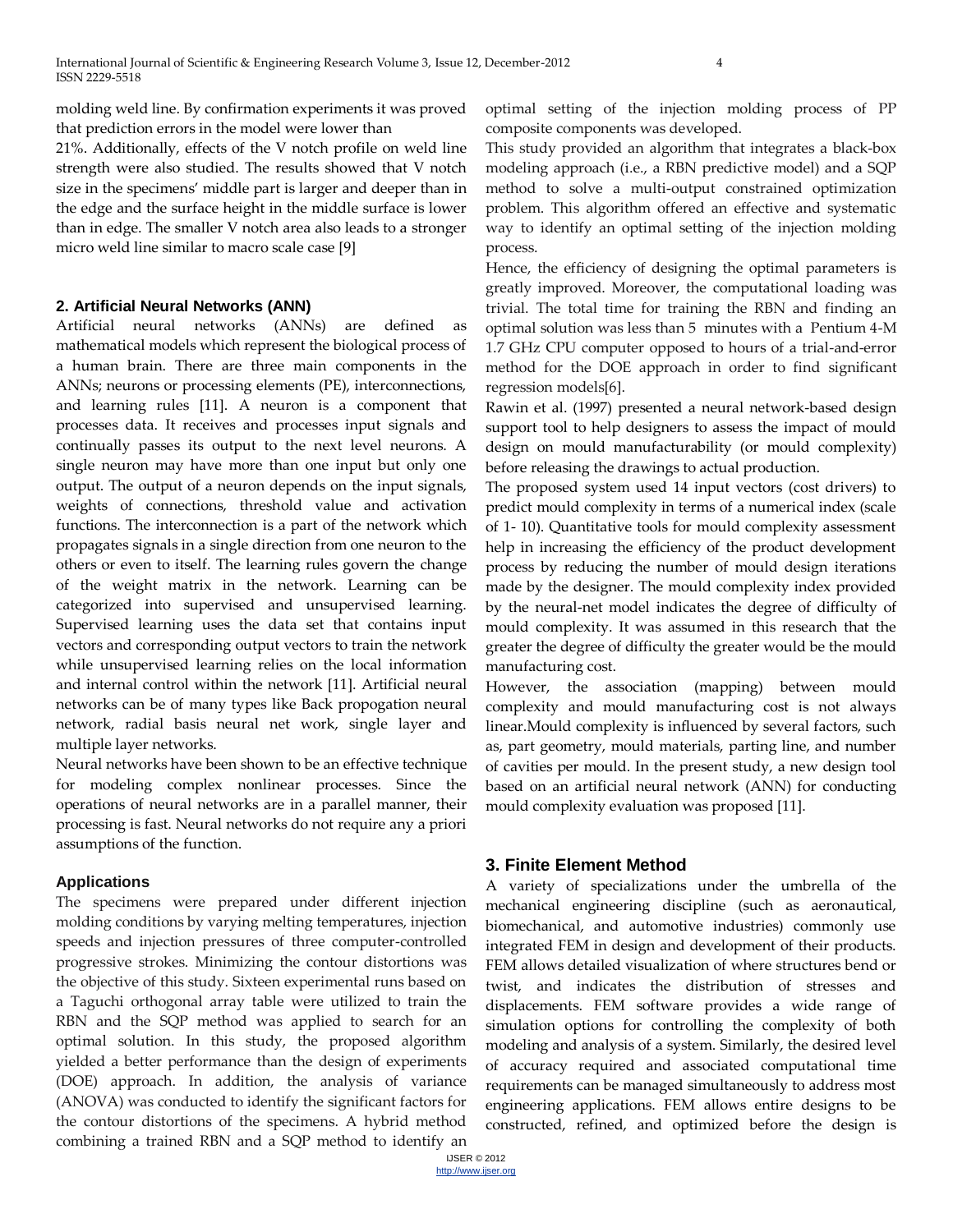manufactured. In general, the finite element method is characterized by the following processes.

(1) First a grid  $\Omega$  is chosen. The grid consisted of triangles, squares or curvilinear polygons.

(2) Then, basis functions are chosen. It can be piecewise linear basis functions or piecewise polynomial basis functions.

A separate consideration is the smoothness of the basis functions**.** In summary, benefits of FEM include increased accuracy, enhanced design and better insight into critical design parameters, virtual prototyping, fewer hardware prototypes, a faster and less expensive design cycle, increased productivity, and increased revenue.

## **Applications**

Lee et al. [2006] illustrated finite element and abductive neural network methods to the analysis of a multi-cavity injection mould. In order to select the optimal runner system parameters to minimize the warp of an injection mould, FEM, Taguchi's method and an abductive network were used. These methods were applied to train the abductive neural network. Once the runner and gate system parameters were developed, this network was used to accurately predict the warp of the multi-injection mould. A simulated annealing (SA) optimization algorithm with a performance index is then applied to the neural network in order to search the gate and runner system parameters.

This method obtains a satisfactory result as compared with the corresponding finite element verification. A comparison was made between the FEM simulation mould-flow error and a model of predicted values of the optimization process. This comparison shows that the model not only fits the FEM simulation mould-flow, but also the finite element and abductive network predictions. The rapidity and efficiency of determining optimal runner system parameters for injection moulding, can successfully improve the accuracy of the injection-mould design process.

## **4. Response surface methodology:**

Response surface methodology (RSM) explores the relationships between several explanatory variables and one or more response variables. The method was introduced by G. E. P. Box and K. B. Wilson in 1951. The main idea of RSM is to use a sequence of designed experiments to obtain an optimal response. Box and Wilson suggest using a second-degree polynomial model to do this. They acknowledge that this model is only an approximation, but use it because such a model is easy to estimate and apply, even when little is known about the process. Response surface methodology uses statistical models, and therefore practitioners need to be aware that even the best statistical model is an approximation to reality. In practice, both the models and the parameter values are unknown, and subject to uncertainty on top of ignorance. Of course, an estimated optimum point need not be optimum in reality, because of the errors of the estimates and of the inadequacies of the model. Nonetheless, response surface methodology has an effective track-record of helping researchers improve products and services.

# **Application**

Mathivanan *&* N. S. Parthasarathy [2009] developed a nonlinear mathematical model, in terms of injection molding variables, the model was developed using response surface methodology.

Nonlinear model for the sink depth based on central composite design of experiments through flow simulation was successfully developed for prediction of sink depth. To validate the model, randomly generated 22 test cases were carried out. Deviations between predicted and actual results were found to be within ±1.4%. It shows good agreement and also the adequacy of the developed model in prediction. Though this study was conducted for the sink mark defects, evolved strategy for the study can even be extended to other defects. By applying this methodology, while designing products, corrective and iterative design steps can be initiated and implemented for improvement on product design. It can serve as tailor-made guidelines for designers.

The proposed methodology will also remove surprises during production and undue reliance on general guidelines and thumb rules. It can also be deployed for existing products for any continuous improvement .

# **5. Blackboard-Based Expert System and a Case-Based Reasoning Approach:**

This expert system includes a blackboard, a plurality of knowledge sources, a control knowledge source and a control module. The black board stores data used during an execution cycle. Each knowledge source includes rules for performing selected operations in connection with the data in the blackboard. The control knowledge source includes selection rules for selecting among the knowledge sources. The control module performing an execution cycle including an eligibility determination phase to identify one or more of the knowledge sources, a knowledge

source selection phase using the selection rules in said control knowledge source to select one of the identified knowledge sources, and an action phase to process a rule of the selected knowledge source.

Case-based reasoning (CBR), broadly construed, is the process of solving new problems based on the solutions of similar past problems. An auto mechanic who fixes an engine by recalling another car that exhibited similar symptoms is using casebased reasoning. So, too, an engineer copying working elements of nature (practicing biomimicry), is treating nature as a database of solutions to problems. Case-based reasoning is a prominent kind of analogy making.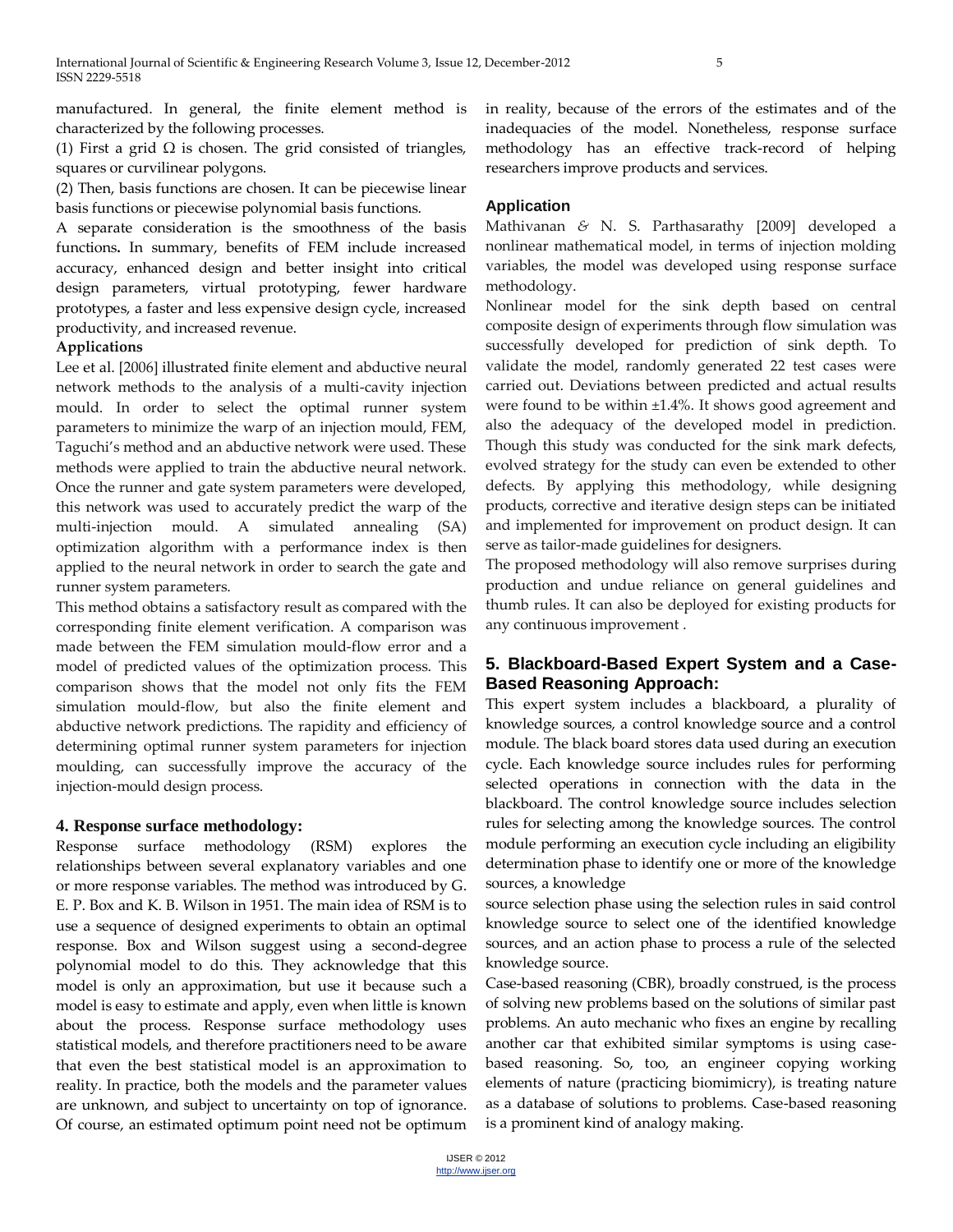Case-based reasoning has been formalized four-step process: **Retrieve:** Given a target problem, retrieve cases from memory that are relevant to solving it.

**Reuse:** Map the solution from the previous case to the target problem.

**Revise:** Having mapped the previous solution to the target situation, test the new solution in the real world.

**Retain:** After the solution has been successfully adapted to the target problem, store the resulting experience as a

new case in memory.

# **Application**

C. K. Kwong\* and G. F. Smitht [1998] developed computational system for the process design (CSPD) for injection moulding, called CSPD.The model has been developed based on a blackboard- based expert system and a casebased reasoning approach. Two main components of the system, the blackboard based expert system for process design (KPC) and the case based reasoning system for the process design (CBRS), have been described in detail in this paper. A blackboard architecture was used to integrate the knowledge sources needed for the accomplishment of the process design in the KPC. A computational system for the process design for injection moulding, called CSPD, has been developed based on a blackboard- based expert system and a case-based reasoning approach. Two main components of the system, the blackboardbased expert system for process design (KPC) and the casebased reasoning system for the process design (CBRS), have been described in detail in this paper. A blackboard architecture was used to integrate the knowledge sources needed for the accomplishment of the process design in the KPC. The architecture was structured to be a suitable platform for organizing heterogeneous knowledge sources in an expert system to support the process design of injection moulding. The architecture allows knowledge sources to be structured in different representations, and implemented using various AI paradigms. This exactly fits the characteristic of the teamwork approach to process design in which the individual might have his own style of problem solving, However, in a process design team, negotiation always happens among the team members during the design cycle. The major limitation of the blackboard architecture is its inability to support the negotiation activities among the knowledge sources. All the negotiation issues should reach the blackboard first, which would complicate the control flow for a blackboardbased system. Cooperative problem solving in a blackboard-based system may not be achieved by various knowledge sources. Sometimes, the problem-solving process has to cooperate with human experts. The realization of that requires more than a cosmetic change of a classical blackboard architecture.

The implementation of CBRS demonstrates that the introduction of case-based reasoning in process design can shorten the time and simplify the process for obtaining the setting of injection moulding parameters. Also, possible defects, and quality information of parts can be obtained directly without involving complicated mould flow analysis. However, the effectiveness of the CBRS is dependent on the amount of relevant cases stored in the case library. If the stored cases are limited, the application of CBRS has to go through a learning curve. Another limitation of the CBRS is the lack of graphical description embedded in the cases that could affect the presentation of cases and also the evaluation of the reference case.

In comparison with existing expert systems for process design, CSPD not only allows heuristic knowledge of the injection moulding machine selection, mould base selection, production scheduling and cost estimation to be captured and represented in the KPC, but also enables weak and ill-defined knowledge, such as the setting of the injection moulding parameters and moulded part quality, to be represented easily, which is the most natural way for humans to present their experiences. The capability of the CSPD has been demonstrated through the example "sample" [8].

# **6. Linear regression model:**

Linear regression is one of the most widely used, and most useful, statistical techniques for solving optimization problems. Linear regression models are extremely powerful and can ease complicated relationships among variables. They help to explain the relationship between dependent variable, usually denoted *y*, with observed values of one or more independent variables, usually denoted *x1*,*x2, ,...,xn*. A key feature of all regression models is the error term,

which is included to capture sources of error not captured by other variables. An estimator is a rule or strategy for using data to estimate an unknown parameter, and it is defined before the data are drawn. To use the ordinary least squares (OLS) estimator, the model must be linear in parameters. There are several classical assumptions outlined for the Linear Regression Method (LRM).The dependent variable (usually denoted *Y)* can be expressed as a function of a specific set of independent variables(where the function is linear in unknown coefficients or parameters) and an additive error (or disturbance) term. The coefficients are assumed to be constants, but they are unknown.

## **Application**

Protyusha DasNeogi, and Elizabeth A. Cudney (2009) used regression analysis to compare the actual and the forecasted data. This research focuses on analyzing the predictive efficiency of the T-method and Linear Regression Method by comparing their prediction capability. The T-method, developed by Genichi Taguchi, is founded upon the fundamentals of the Taguchi System of Quality Engineering which is used to calculate an overall prediction based on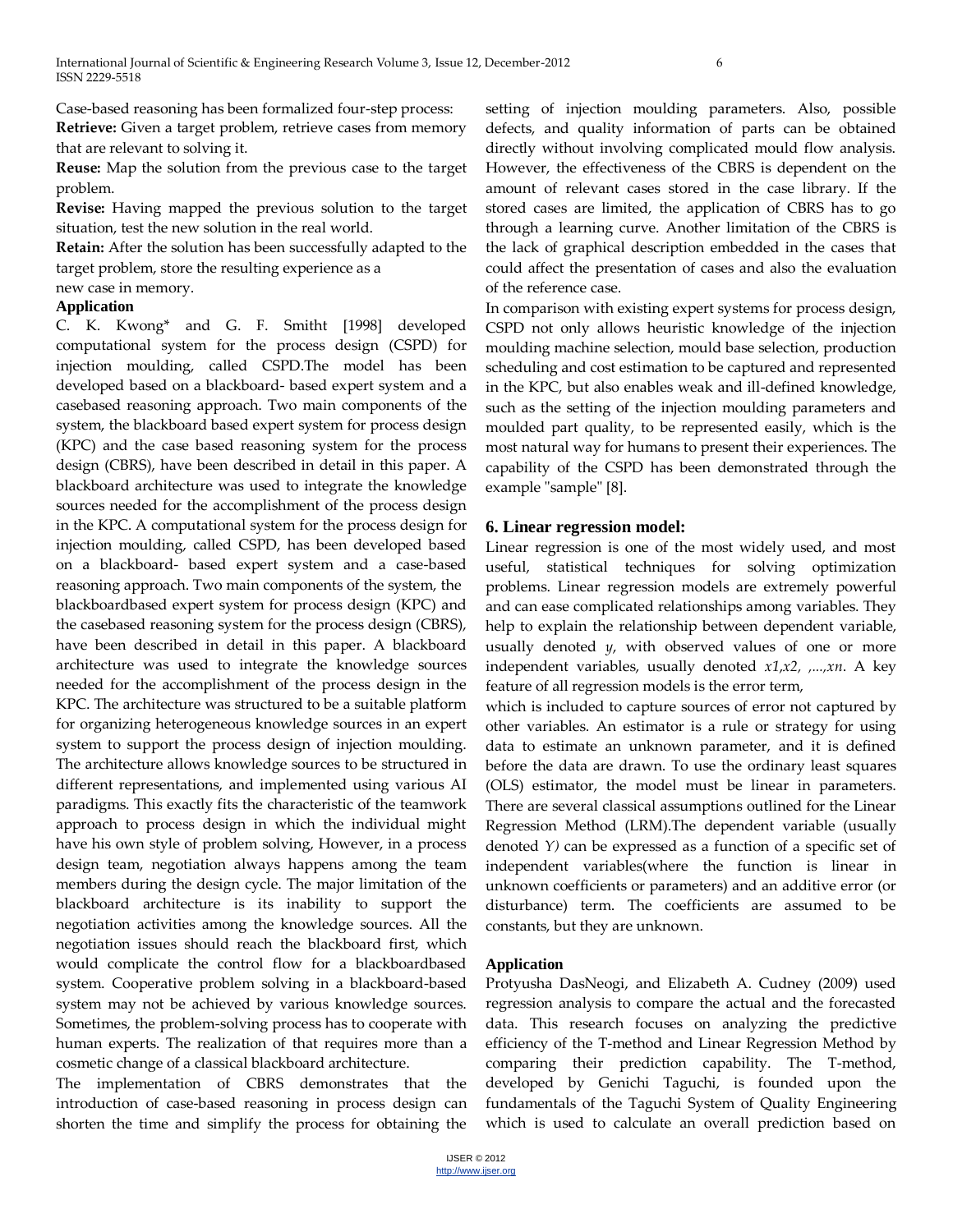signal-to-noise ratio. Using this method, the required parameters are calculated to obtain an overall

estimate of the true value of the output for each signal member. Linear regression analysis is then performed on the data set. The output of this analysis is a linear equation which defines the change of the independent variable with respect to changes in the dependent variables. The strength of the relationship is then assessed using R-squared value and adjusted R-squared value. Time series analysis is also performed to predict the future values. The predicted values obtained from the resulting equation are then compared to the values obtained by the T-Method. A case study of country food self-sufficiency is used for comparison and to demonstrate the benefits and limitations of each method.

The *R2*and adjusted *R2* values obtained by T-method is 0.95 and 0.89 whereas that obtained by linear regression method is 0.982 and 0.962 respectively. The R-Squared value obtained using the linear regression method is greater than that obtained by T-method. For this case study, therefore, the predictions obtained by the linear regression method produce a higher correlation [11].

## **7. Grey relational analysis:**

In Grey relational analysis, experimental data i.e., measured featues of quality characteristics are first normalized ranging from zero to one. This process is known as Grey relational generation. Next, based on normalized experimental data, Grey relational coefficient is calculated to represent the correlation between the desired and actual experimental data. Then overall Grey relational grade is determined by averaging the Grey relational coefficient corresponding to selected responses. The overall performance characteristic of the multiple response process depends on the calculated Grey relational grade. This approach converts a multiple response process optimization problem into a single response optimization situation with the objective function is overall Grey relational grade. The optimal parametric combination is then evaluated which would result highest Grey relational grade. The optimal factor setting for maximizing overall Grey relational grade can be performed by Taguchi method [1].

## **Application**

Chung-Feng et al. (2006) focused on the PEEK injection molding process using the Taguchi method and to make the experimental plan with the least number of experiments. However, the Taguchi method was used for obtaining the optimum processing combination for a single quality characteristic only, and did not give any consideration to the relationship between multiple quality characteristics and processing parameters. Therefore, the grey relational analysis was applied to improve the drawbacks of the Taguchi method and to achieve the purpose of optimization for multiple quality characteristics. As a result of the optimization of multiple quality characteristics, the dimensional deviation of the injection molded screw's outer diameter was successfully minimized, and the tensile strength and twisting strength of the screw were maximized in the meantime. In addition, a quality prediction system of the PEEK injection molding was also established. The above study combined grey relational analysis with the Taguchi method for the optimization of the PEEK injection molding processing parameters. The efficiency of this optimization model had been successfully proven by experiments and can be compliant with the research purpose of taking active actions for waste prevention Chung-Feng et al. applied grey relational analysis to obtain the optimum processing conditions for multiple quality characteristics. The target value of the hexagonal screw's outer diameter and the maximum mean values of the tensile strength and twisting strength of L18 orthogonal array were used for the reference sequence. The calculation results of the differential sequence, the grey relational coefficients and grades in each experiment in the reference sequence and orthogonal array were depicted in response table. From the response table and the response graph of above analysis, the optimal processing conditions of the PEEK injection molding for the hexagonal screw were mold temperature at 1600C, pre-plasticity amount of 5 cm, injection

pressure of 250 bar, injection speed of 15 cm/sec, screw speed of 25 m/min, packing pressure of 600 bar, packing time of 3 sec and a cooling time of 15 sec. While with only a single quality characteristic, when the screw's outer diameter, was taken into consideration, the optimum processing conditions were mold temperature at 160oC, pre-plasticity amount of 6 cm, injection pressure of 450 bar, injection speed of 15 cm/sec, screw speed of 25 m/min, packing pressure of 400 bar, packing time of 9 sec and a cooling time of 5 sec [4].

# **8. Cavity Pressure Signals and Principal component analysis**

Principal component analysis (PCA) involves a mathematical procedure that transforms a number of possibly correlated variables into a smaller number of uncorrelated variables called principal components. The first principal component accounts for as much of the variability in the data as possible, and each succeeding component accounts for as much of the remaining variability as possible. PCA is mathematically defined as an orthogonal linear transformation that transforms the data to a new coordinate system such that the greatest variance by any projection of the data comes to lie on the first coordinate (called the first principal component), the second greatest variance on the second coordinate, and so on. PCA is theoretically the optimum transform for given data in least